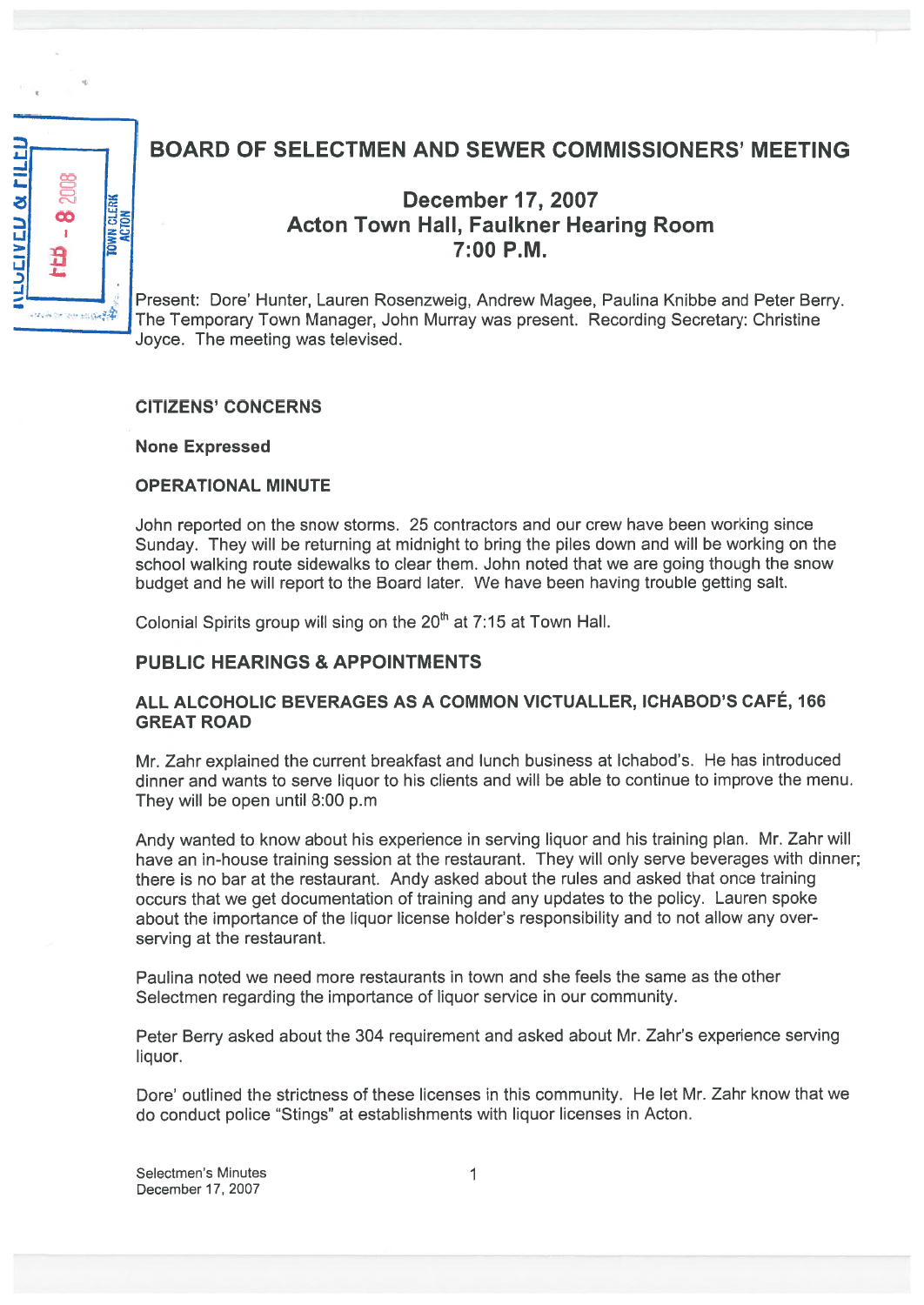Mr. Zahr will be very strict with the policies and employees.

ANDREW MAGEE — Moved to approve the All Alcoholic Beverage License to be open from Noon to 10:00 pm closing time, and Sunday noon to 3:00 p.m., subject to the submittal within two months of evidence of alcohol services training of all staff. PETER BERRY — second. UNANIMOUS VOTE.

#### ACTON BOXBOROUGH UNITED WAY (ABUW) REQUEST FOR TOWN SOCIAL WORKER

Sandy Campbell and Tina Grosowsky made <sup>a</sup> presentation for the need of <sup>a</sup> Town Social Worker. The evolution over the pas<sup>t</sup> several years through their forums has found areas with needs for social services that exist and many unmet needs of the community such as, hunger, domestic violence and mental health needs.

ABUW held <sup>a</sup> forum two and half weeks ago and what they heard was nothing new: the challenges of the community and the rising need for someone to provide <sup>a</sup> centralized person to provide Social Worker functions. They have <sup>a</sup> letter in response for <sup>a</sup> call for <sup>a</sup> social worker and notes taken at that forum. This they hoped will give the Board of Selectmen an insight into what is going on in town. They are before the Board to ask for <sup>a</sup> Social Worker position for Acton.

Tina said that they are looking to pu<sup>t</sup> <sup>a</sup> citizen's petition into the Town Clerks office. They have studied this position and felt that the Town could provide services through <sup>a</sup> contracted service and they may be able to share this position with Boxboro as the need exists in both communities

Dore' noted that this would benefit the Town, but asked where the funding would come from. Dore' noted that this article could be pu<sup>t</sup> on the Annual Town Meeting warrant. This would give them more time to pu<sup>t</sup> the proposal together. Dore' asked them to discuss this with the person at the Senior Center who handles social services.

Sandy spoke about the long road to go down in research and home work and to be sure they have the right information to present to the town. Carol Steiner is the person at COA. She is currently handling issues not related to the senior population. They feel strongly to begin the education process as soon as possible. Many people don't know that there are needs existing in the Acton and Boxborough area.

Peter noted the need and it is very clear that we need to investigate other communities that might have <sup>a</sup> social worker in their community. The Town of Concord has <sup>a</sup> social worker position, but it is not currently funded by the Town of Concord. Sandy did note that the folks in Concord are looking toward Municipal budgets to fund this position in Concord. Peter suggested they look at other funding ideas to leverage their position.

Lauren spoke about the need to have this position of Social Worker in Acton,and asked that we find other communities that may offer <sup>a</sup> Social Worker to see how they are funded and how realized are they, as well as what services they provide.

Paulina supports it in general and recognized the need in town and the funding issues. Paulina asked about funding from the State and wanted to know if that would make us more likely to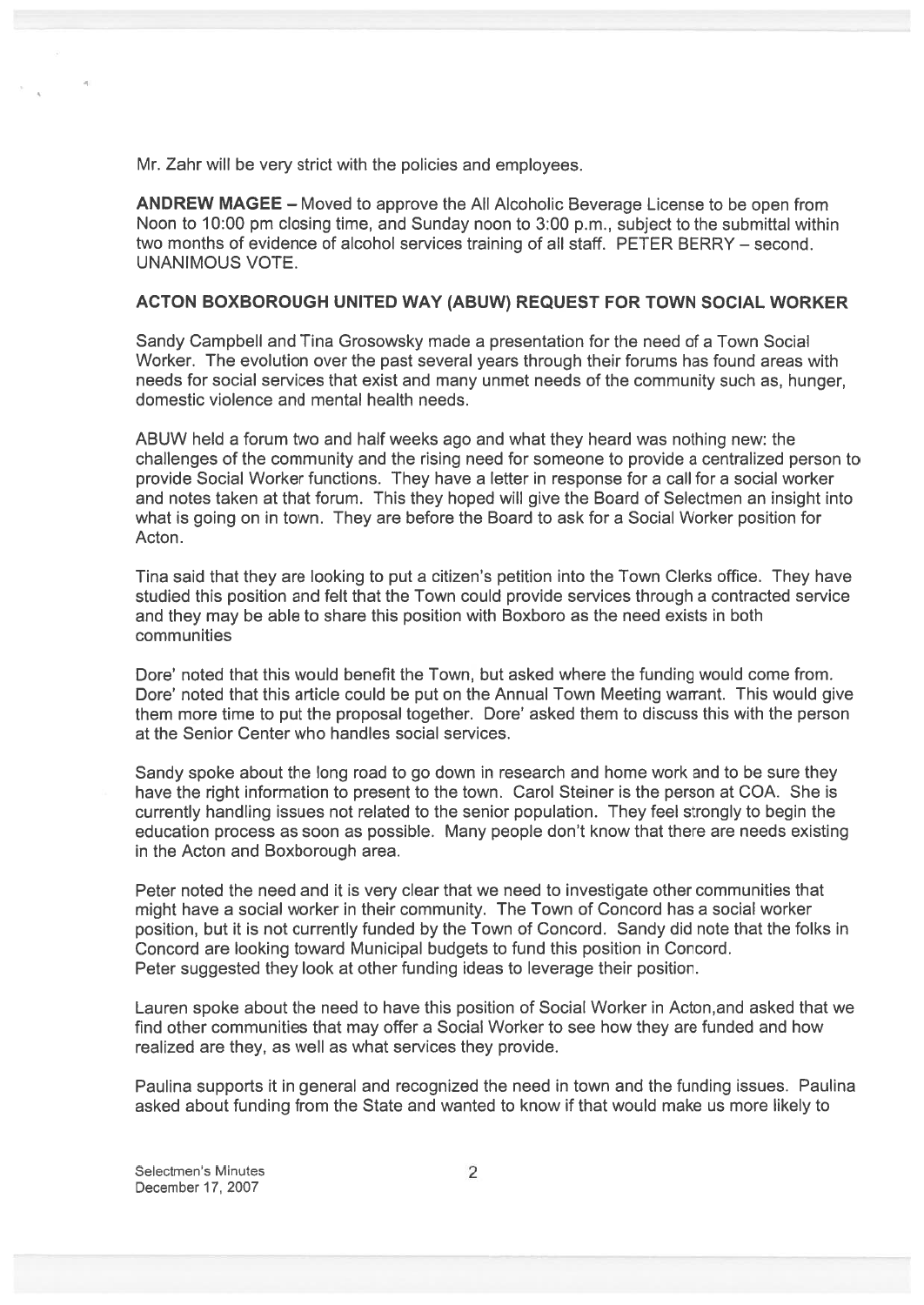have an office in Acton. Paulina noted the reques<sup>t</sup> for services for the senior population in their proposal. We are currently providing that at the Senior Center for our senior residents.

Andy added his voice to the suppor<sup>t</sup> and struggled with the definition of this position. He noted the employee assistance programs offered to employees in private industry and that the service is usually contracted. Andy spoke about suppor<sup>t</sup> for this and to let the public know about the need. He doubted they could go to Spring Town Meeting. He suggested <sup>a</sup> town meeting in the fall; he worried about the perception that we can solve this problem. He felt it needed definition.

Dore' suggested that they make an appointment with the Finance Committee to discuss this with them.

Terra Friedriches — Echoed the need and concerns.

John asked for <sup>a</sup> copy of the petition to send to Town Counsel and noted that we will need an inter-municipal agreemen<sup>t</sup> if we partner with Boxborough.

#### FY09 BUDGET PRESENTATION

John outlined the budget message and his five priories. The budget proposal sets out immediate and long term goals. Lauren and Andy thanked John for the grea<sup>t</sup> presentation. Paulina too noted the goo<sup>d</sup> presentation. Peter Berry too agree<sup>d</sup> with the remainder of the Board that this was <sup>a</sup> good presentation.

#### SELECTMEN'S BUSINESS

#### MAIN STREET TREE REMOVAL, ALONG MAIN STREET FROM POST OFFICE SQUARE TO ROUTE 2A

Andy said his understanding is that if any tree removal is propose<sup>d</sup> immeiately adjacent to the trail, then it would need to go to the Planning Board, but that tree removal away from the trail long Route <sup>27</sup> would not need to go to the <sup>p</sup>lanning board. The issue of stone dust or pave<sup>d</sup> is not in the purview of the Planning Board. Andy has met with the new Water District Superintendent and they are going to have it on their town meeting warrant as well as checking with DEP. He has not had <sup>a</sup> chance to speak to the Conant's and he will go back to them with the materials.

As Peter reads the opinion, the Isaac Davis Trail is <sup>a</sup> scenic road and they don't need to have Planning Board action. He said that it is on the Historic Register and we will not be paving in front of the Isaac Davis trail. He noted that it needs to be accessible paved or not, and felt other materials could be used at this site. Andy said that the current <sup>p</sup>lan is that stone dust is going to be used even though it could be paved.

#### CONTINUED DISCUSSION OF APPOINTING RESIDENT, NON-US CITIZENS

The only committees which require citizenship are the Finance Committee and the Community Preservation Committee.

Peter supported <sup>a</sup> policy. Andy suggested that we not do anything until we have <sup>a</sup> formal policy and was concerned that ABCC has two potential candidates that are waiting for appointment.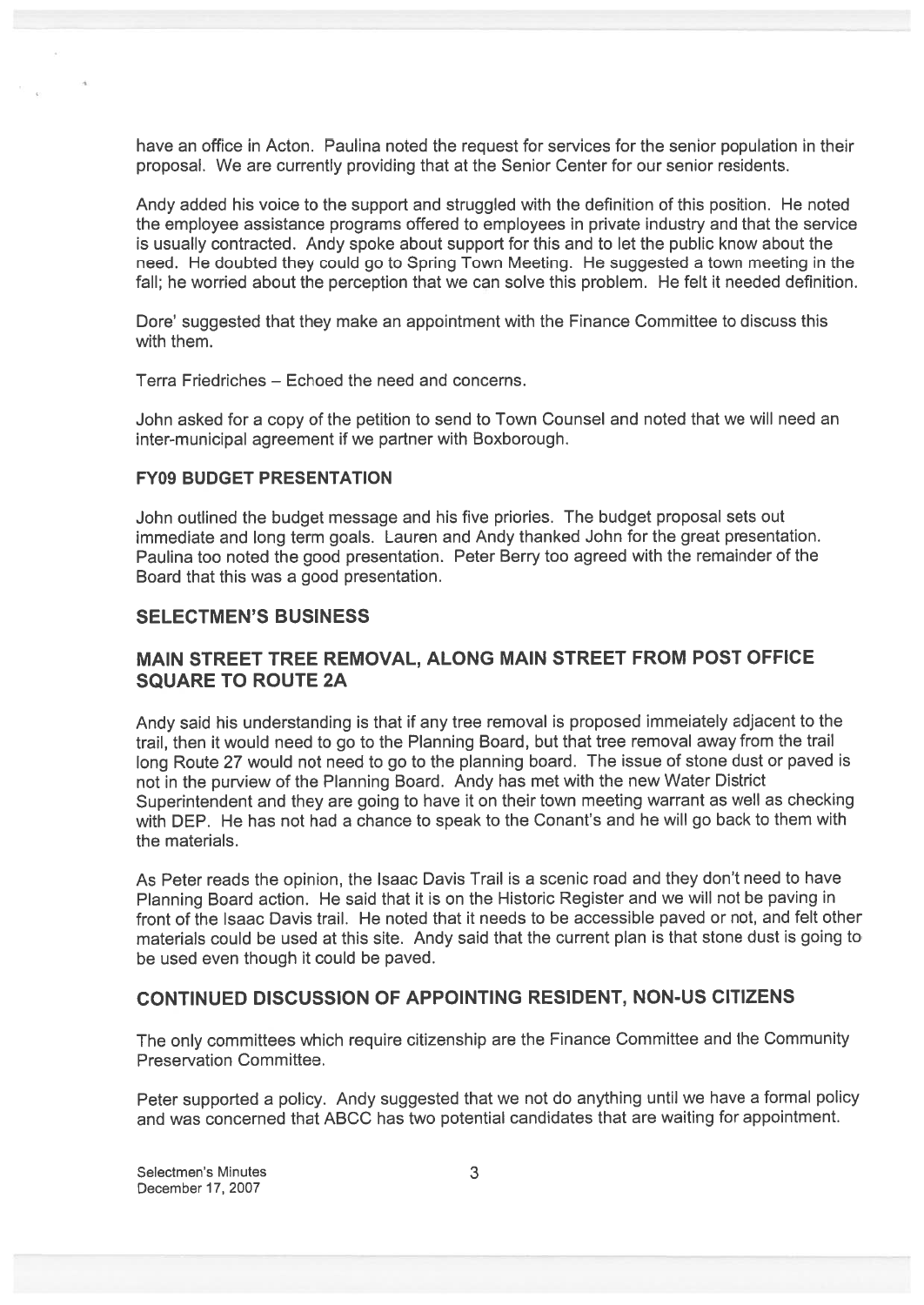He did not want to take <sup>6</sup> weeks or so as this committee might lose members. Dore' said that he planned to work on this at once.

Lauren noted that we make sure that there is no State or Town Bylaw that prohibits this.

Andy asked about the ability to vote at town meetings. He has been told that other towns, including Carlisle, allow non-citizens to vote on local issues. Others said Carlisle allows them to sit in the non-registered section at Town Meeting and they are not allowed to vote, but may ask to speak. Acton also provides such privilege to its residents who are non voters.

Dore' outlined counsel's opinion. We can appoint non-citizen's residing in town to various posts. Some are controlled by State Law and that we cannot appoint them to serve on those boards. Dore' asked if the Board was so inclined that we should allow this service on committees and noted we need <sup>a</sup> policy outlining who can serve. Dore' will accep<sup>t</sup> the task of the creation of the policy. Paulina was <sup>p</sup>leased that from <sup>a</sup> legal point of view we are able to open up service to non-citizen residents in Acton.

#### VOTE TO CLOSE THE WARRANT FOR THE 2008 ANNUAL TOWN MEETING

ANDREW MAGEE — Moved to close the Warrant for the <sup>2008</sup> Annual Town Meeting on December 31<sup>st</sup> at 5:00 p.m. LAUREN ROSENZWEIG - second. UNANIMOUS VOTE

#### OTHER BUSINESS

Lauren reported on the Design Review Committee's review of the fire station and they will be submitting their comments in the near future. Lauren discussed changing the zoning bylaw to accommodate more flexibility for future municipal buildings that will allow town buildings on town owned land more options to site them. The changes would be in regard to the dimensional requirements that may be on the Town Meeting warrant after it is brought to the Planning Board.

Andy had <sup>a</sup> lot of trouble with this proposal. The current bylaw protects us from ourselves. He does not want the town to have <sup>a</sup> separate set of guidelines from those of the citizens.

Lauren noted that this is related to dimensional changes, not as much with wetlands encroachment. Lauren was asked to address the Planning Board as <sup>a</sup> Selectman on this issue.

Paulina updated the activities of the Sidewalk Committee and hopes to finalize the criteria this week. The Senior Center Expansion Advisory Committee will also be meeting this week.

Paulina discussed the Quail Ridge residences; do we want to express an opinion to the Planning Board. Peter felt it was <sup>a</sup> subject that ACHC should look at. John will spea<sup>k</sup> with Roland. Lauren left the room, as she is <sup>a</sup> member of Quail Ridge.

Andy said he was approached by Joe Mullin of Somerset Condo's about their septic lines go under the street (Route 27) to another parcel. They have asked for an easement as requested by the Bank. John will check back with counsel. We have not heard back at this point, but we rejected the easement.

Peter questioned the 40B meeting in Concord about Alexcon. Dore' and Lauren met with them and discussed their take on the developer filing <sup>a</sup> 4DB on our side. They spoke about the strip

Selectmen's Minutes 4 December 17, 2007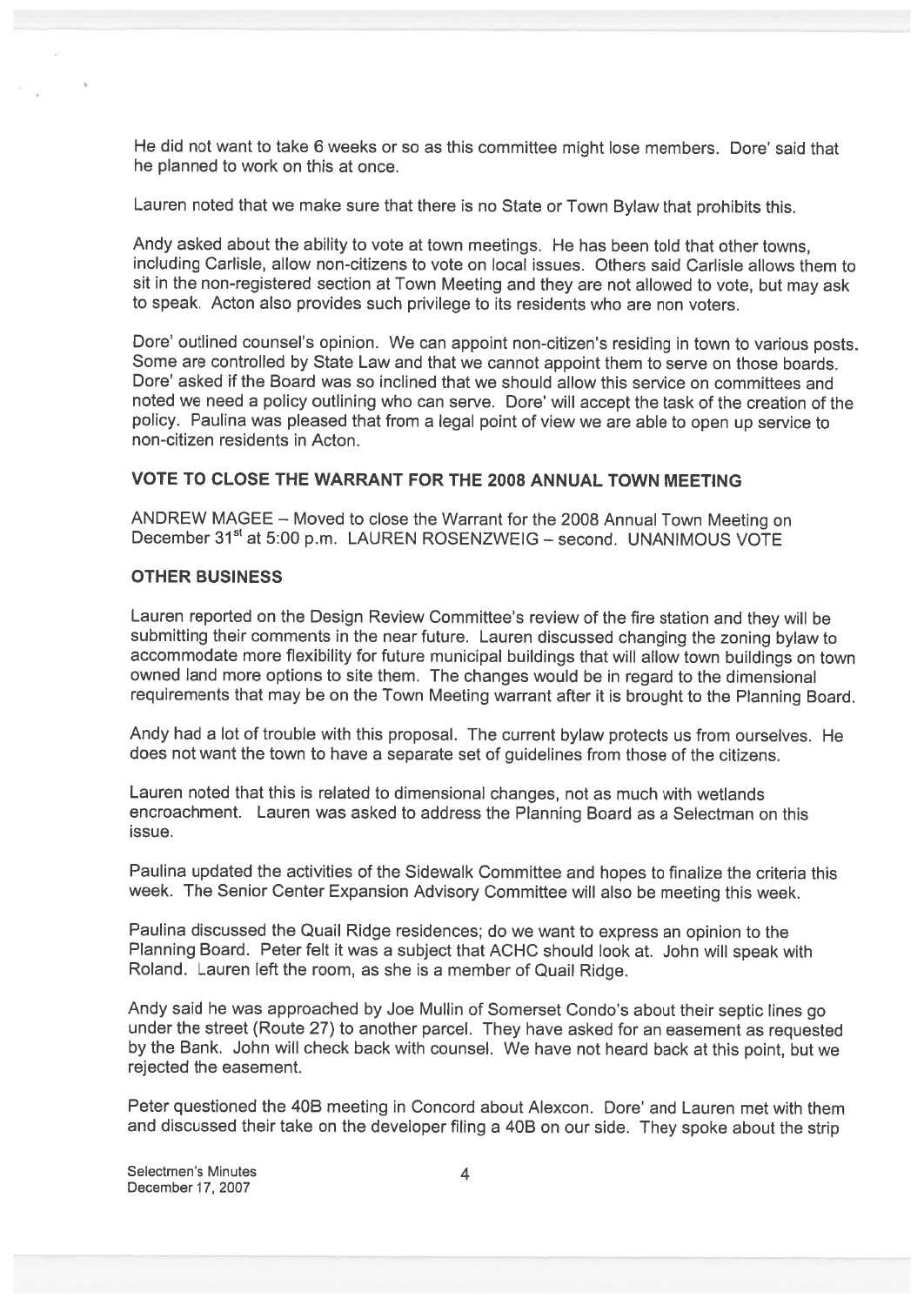of Grace land in Concord. It was noted that there will be no housing in Acton. Lauren felt we need to look into our rights in this issue and we need to go to Concord's Board of Appeals with our concerns that they need to addressed.

Andy noted that they have filed an Environmental Notification Form with MEPA and there will be <sup>a</sup> scoping session on Wednesday. Andy will raise the issue of traffic. He thought the trigger is the package treatment plan. He will prepare the letter and coordinate with John on this. of Grace land in Concord. It was noted that there will be no housing in<br>
need to look into our rights in this issue and we need to go to Concord<br>
our concerns that they have filed an Environmental Notification Form with<br>
a

Peter spoke about the Reo fire engine with Santa going around town and that these vehicles have been restored with some Community Presentation funds as well as the Fire Fighter's who worked on the restoration. He said thank you to all who worked to restore these trucks.

Dore' spoke about the FETAG building and parking issues at the adjacent Veteran's Field. Lauren asked when they would begin the public education campaign.

# TOWN MANAGER'S REPORT

None

#### CONSENT AGENDA

Andy asked that we hold the November 5, Executive Session minutes; Andy noted that we need <sup>a</sup> quick executive session to go over the changes to these minutes.

ANDREW MAGEE – Moved to accept the Consent Agenda with a hold on the November  $5<sup>th</sup>$ Executive Session Minutes. LAUREN ROSENZWEIG — second. UNANIMOUS VOTE

#### EXECUTIVE SESSION

ANDREW MAGEE — Moved to go in to Executive Session to discuss the Amendment of the November 5<sup>th</sup> minutes. PETER BERRY- second. Roll call taken. All Ayes, UNANIMOUS VOTE

Following the Executive Session the meeting reconvened into Regular session only to adjourn.

Clerk, Board of Selectmen Date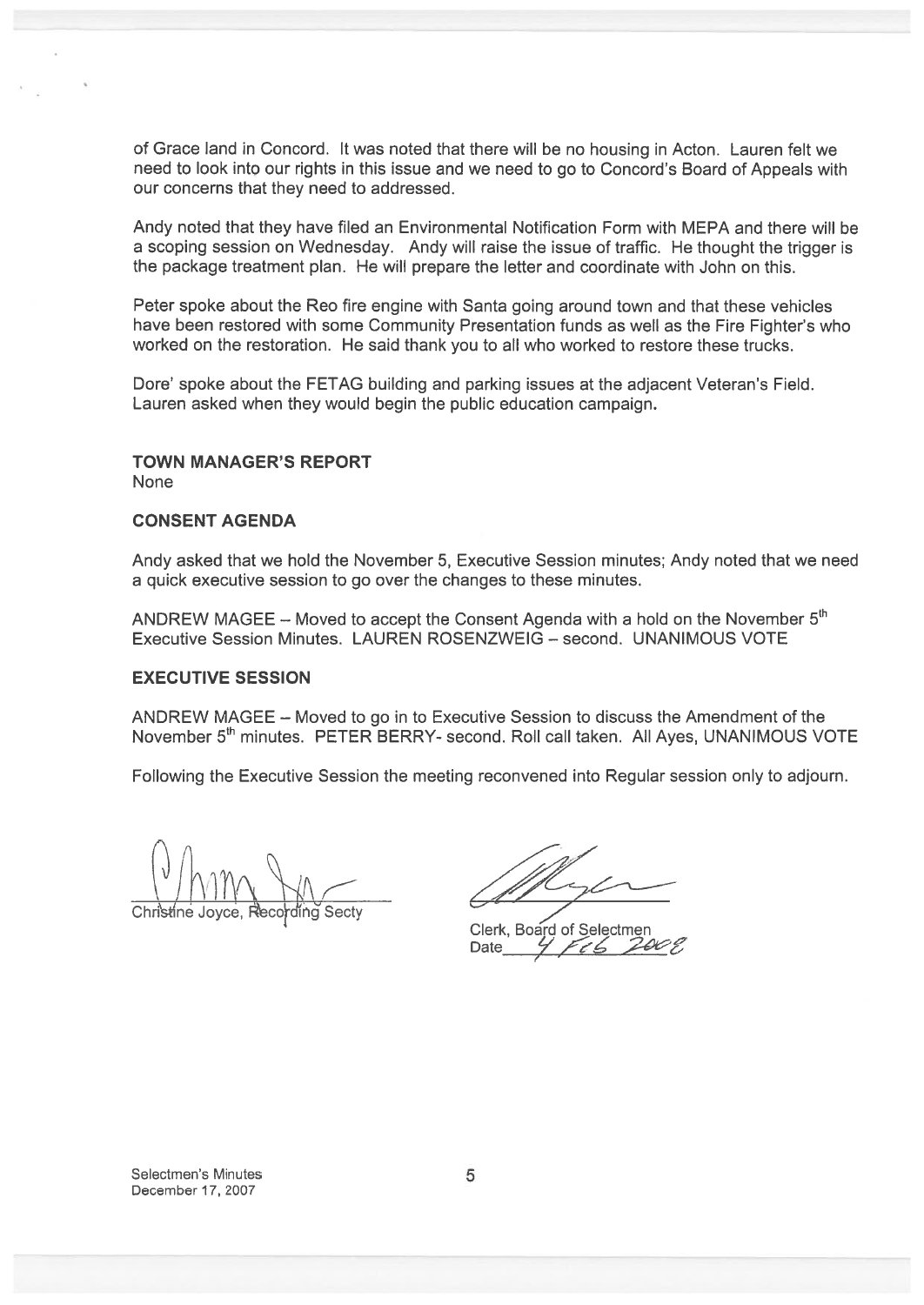# BOARD OF SELECTMEN & SEWER COMMISSIONERS' MEETING AGENDA

Francis Faulkner Meeting Room Town Hall December 17, 2007 7:00 PM

# I. CITIZENS' CONCERNS

# II. PUBLIC HEARINGS AND APPOINTMENTS

- 1. 7:02 OPERATIONAL MINUTE The Town Manager will provide <sup>a</sup> brief repor<sup>t</sup> on topics of interest.
- 2. 7:15 ALL ALCOHOLIC BEVERAGES AS A COMMON VICTUALLER, ICHABOD'S CAFÉ, <sup>166</sup> GREAT ROAD Enclosed please find materials in the subject regard, for Board consideration
- 3. 7:25 ACTON BOXBOROUGH UNITED WAY REQUEST FOR TOWN SOCIAL WORKER Enclosed please find materials in the subject regard, for Board consideration.
- 4. 7:40 FY09 BUDGET PRESENTATION Enclosed please find materials in the subject regard, for Board consideration.

# **III. SELECTMEN'S BUSINESS**

- 5. MAIN STREET TREE REMOVAL, ALONG MAIN STREET FROM POST OFFICE SQUARE TO ROUTE 2A Enclosed please find materials in the subject regard, for Board consideration.
- 6. CONTINUED DISCUSSION OF APPOINTING RESIDENT, NON-US CITIZENS TO BOARDS AND COMMITTEES Please see items in the Extra Information Packet
- 7. ITEM WITHDRAWN
- 8. VOTE TO CLOSE THE WARRANT FOR THE 2008 ANNUAL TOWN MEETING. Enclosed please find materials in the subject regard, for Board consideration.
- 9. OTHER BUSINESS
- IV. TOWN MANAGER'S REPORT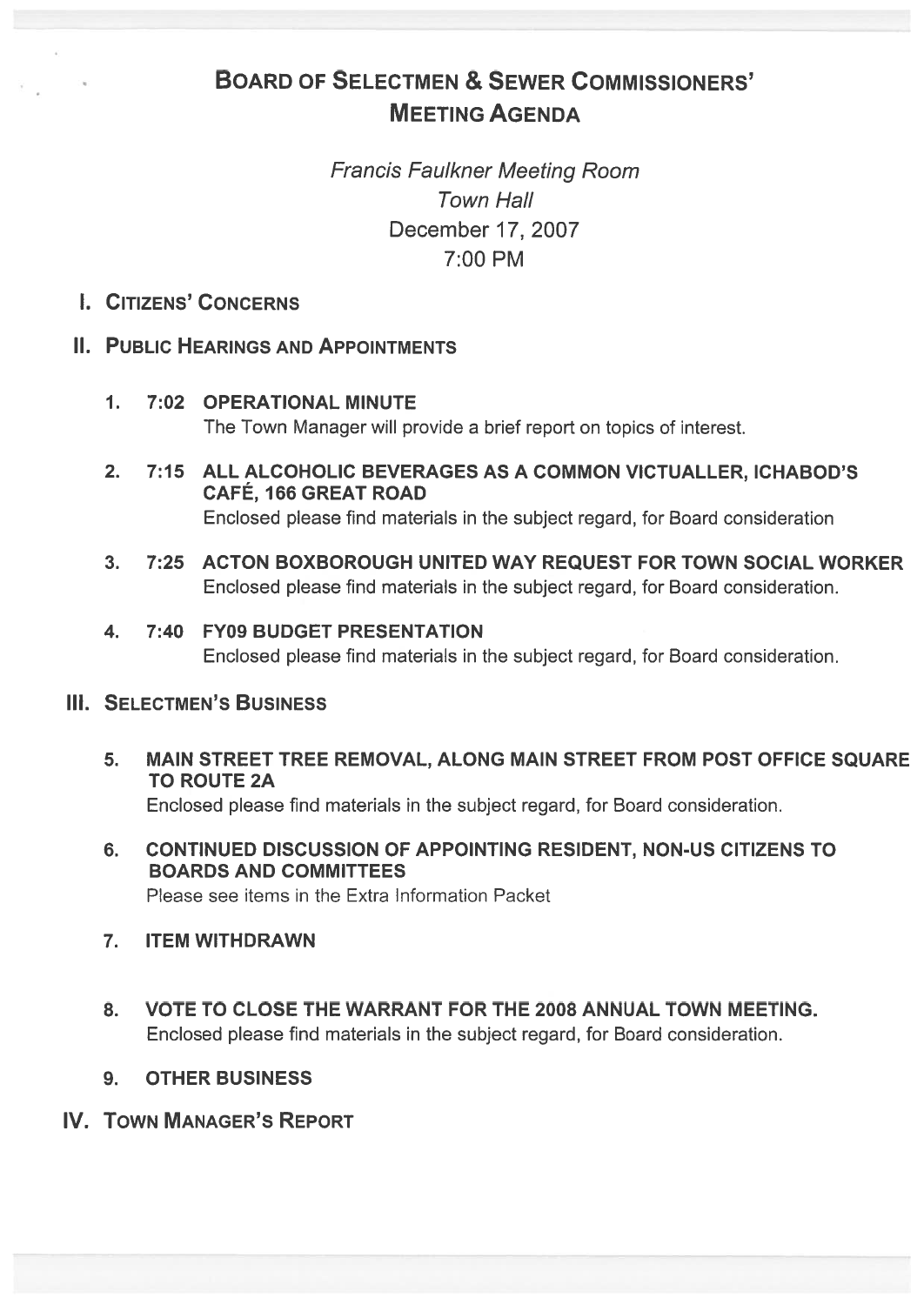# V. CONSENT AGENDA

# 10. ACCEPT MINUTES

Enclosed please find minutes of November 5, Regular and Executive Session, November 10 2007, for Board consideration.

11. MASSACHUSETTS MUNICIPAL ASSOCIATION ANNUAL BUSINESS MEETING, VOTINC **DESIGNATION** 

Enclosed please find materials in the subject regard, for Board consideration

### 12. DISPOSAL OF OBSOLETE MATERIALS, MEMORIAL LIBRARY

Enclosed please find materials in the subject regard, for Board consideration

## 13. PETITION OF NSTAR ELECTRIC AND VERIZON NEW ENGLAND, RELOCATE POLE AT 45 MAIN STREET (NO HEARING REQUIRED)

Enclosed please find materials in the subject regard, for Board consideration.

## 14. ACCEPT GIFT, PLANNING DEPARTMENT

Enclosed please find <sup>a</sup> Bond in the amount of \$12,000.00 from Triangle Farm, to be applied to the general sidewalk account, for Board consideration.

## 15. ACCEPT GIFT, ACTON COMMUNITY HOUSING CORPORATION

Enclosed please find <sup>a</sup> gift of \$100,000.00 from the Steinberg-Lalli Foundation, to be used fo the Willow-Central Development, for Board consideration

## 16. ACCEPT GIFT, RECREATION DEPARTMENT

Enclosed please find <sup>a</sup> gift of lift tickets valued at \$198.00 from the Blue Hills Ski Area to be used to suppor<sup>t</sup> Winterfest, for Board consideration

### 17. ACCEPT GIFT, RECREATION DEPARTMENT

Enclosed please find <sup>a</sup> gift valued at \$25.00 from Benjarong Restaurant to be used to suppor<sup>t</sup> Winterfest, for Board consideration.

### 18. ACCEPT GIFT, RECREATION DEPARTMENT

Enclosed please find <sup>a</sup> gift of \$300.00 from Cambridge Savings Bank, to be used to suppor<sup>t</sup> Winterfest, for Board consideration.

# 19. ACCEPT GIFT, RECREATION DEPARTMENT

Enclosed please find <sup>a</sup> gift valued at \$3,000.00 from Big Fish Promotions (marketing company for Dunkin Donuts Inc.), to be used to fund on site give aways of hot chocolate and activities at Winterfest, for Board consideration

# 20. ACCEPT GIFT, WEST ACTON CITIZENS' LIBRARY

Enclosed please find <sup>a</sup> gift of \$748.00 from the Citizens' Library Auxiliary, to be used to fund Tot Time, for Board consideration.

# VI. EXECUTIVE SESSION